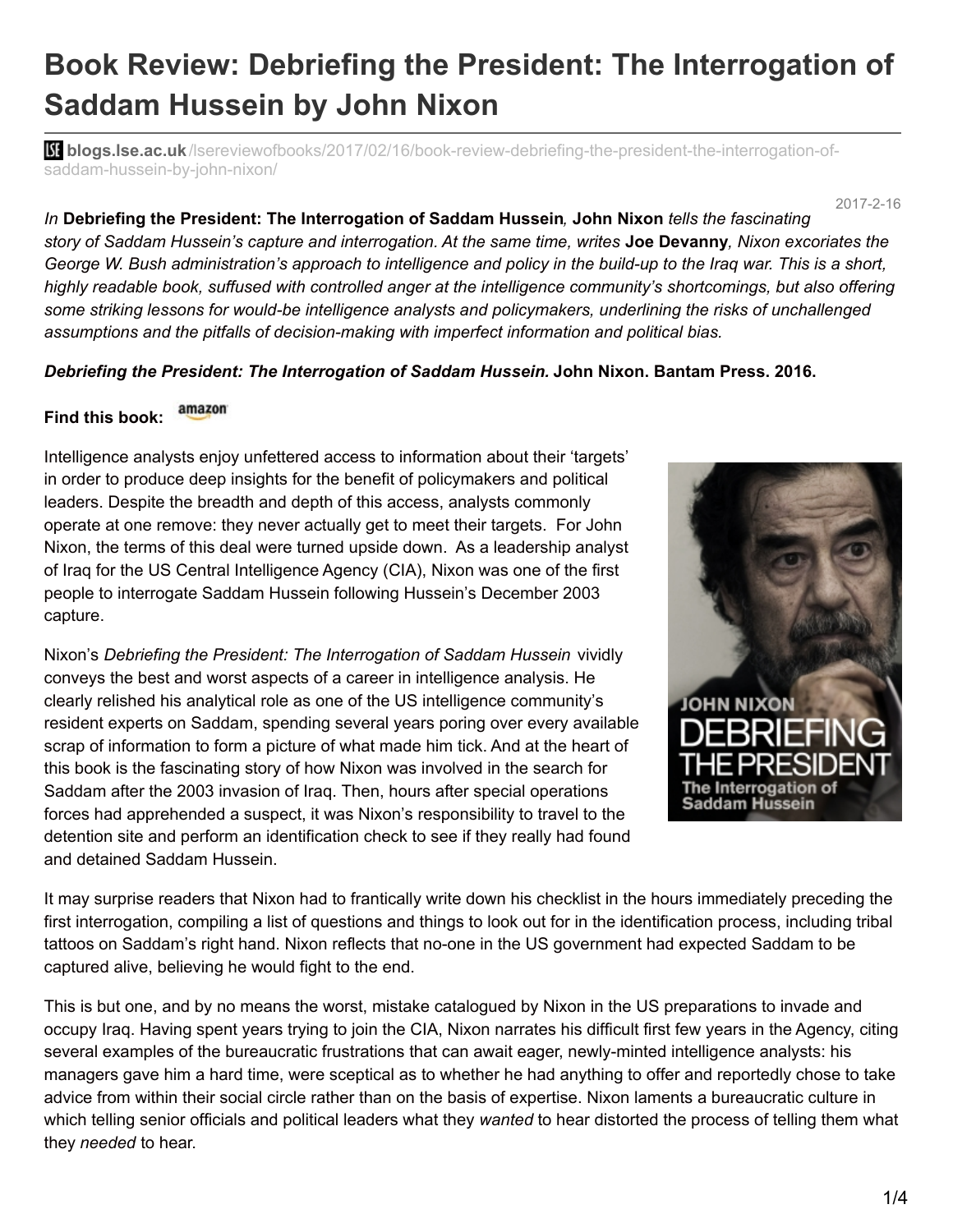This process worked on two levels: directives *from above* to find information that confirmed existing assumptions (where are the WMD?), and influence *from within* the Agency's management shaping the flow of information upwards to smooth over dissent and remove contextual insights deemed interesting but not useful for senior policy customers. Nixon laments the CIA's 'service-provider' culture – blamed on George Tenet's leadership (1996-2004) – which has devalued the Agency's contribution to policymakers' understanding of key issues. As one example, he criticises the proliferation of 'pithy one-page memos,' regarded as 'crack cocaine for consumers of classified information' but reducing the Agency's ability to disseminate deeper analysis. Less plausibly, Nixon argues that policymakers are 'too busy to know what they should be focusing on', such that intelligence analysts should wrestle back control over the agenda. Analysts should feel that policymakers welcome independent insights, but *pace* Nixon, intelligence is a service to policymakers, who will always be in the driving seat, as they should be in a democratic system.



**Image Credit: Lt. Gen. Ricardo Sanchez, commander of V Corps and Joint Task Force Seven, and Ambassador L. Paul Bremer, Coalition Provisional Authority administrator, talk to reporters at the Baghdad Forum, 14 December 2003, about the capture of Saddam Hussein by coalition forces a day earlier in Tikrit, Iraq (Staff Sgt Steven [Pearsall](https://www.flickr.com/photos/usarmyeurope_images/5260511071/) CC0)**

In his own words, Nixon 'played a very small part in a very large disaster in American foreign policy: the Iraq War'. *Debriefing the President* is laced with professional frustration and suffused with controlled anger about the Bush administration's approach to Iraq. At one point, this anger overflows in an ill-judged, two-page comparison of Saddam and Bush, noting their similarly 'haughty' and 'imperious' manners, that both were 'fairly ignorant of the outside world' and 'surrounded themselves with compliant advisers and had little tolerance for dissent'. Nixon's criticism is not confined to Bush, but his critique of Obama's Iraq policy is more measured, pointing to Obama's failure to deal effectively with Iraqi Prime Minister Nouri al-Maliki (2006-14), to renegotiate an agreement to keep US forces in Iraq and generally to devote sufficient attention and resources to Iraq policy.

Although Nixon mostly blames the Bush administration, he does not exempt the CIA from censure. He claims that the Agency's management 'slavishly sought to do the president's bidding – as it usually does – in an effort to get a seat near the center of power and justify its budget'. Nixon is guilty, to a degree, of failing to recognise the responsibility of senior officials to protect the Agency's standing, and indeed its budget. The challenge, of course, is to uphold the integrity of the intelligence process at the same time as ensuring a sound relationship with the White House. Controlling for Nixon's anger and frustration, he has nevertheless marshalled compelling evidence that the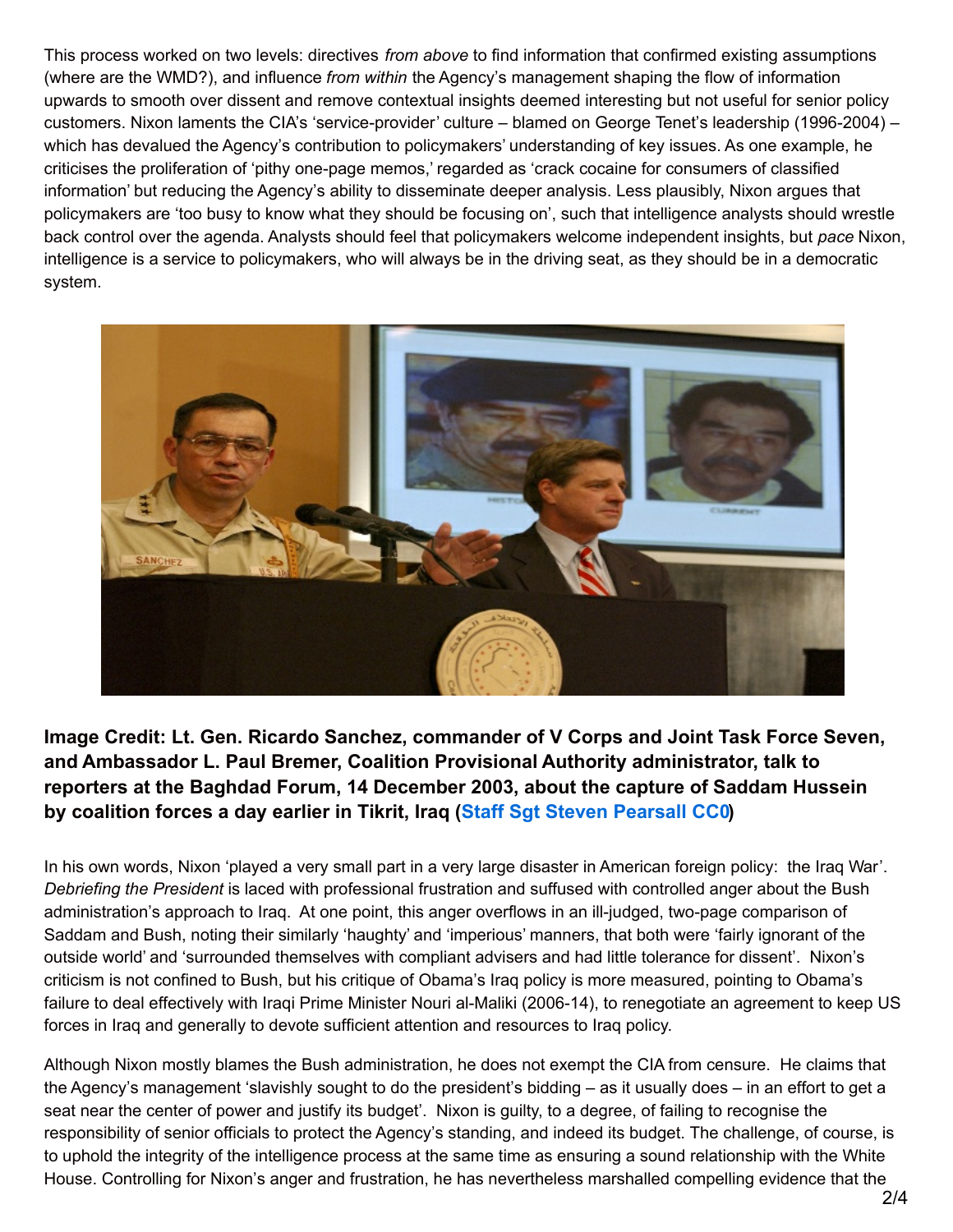CIA at times fell short of maintaining this delicate but important balance.

Nixon writes of the lack of good intelligence and understanding of Iraqi politics before 2003. In particular, he highlights ignorance of the risks of Sunni-Shia tensions that were to engulf post-invasion Iraq. He attributes this shortcoming to a systemic inability to understand the complexity of Iraqi politics and society underneath the grip of Saddam's repressive regime. In 1999, for example, Nixon claims the CIA didn't recognise the significance of the murder of Shia cleric Muhammad Sadiq al-Sadr, whose son, Muqtada, would become a leading Shia opponent to the Coalition Provisional Authority and new Iraqi government. The bitter sectarian conflict that followed the invasion demonstrates the terrible consequences of this intelligence and policy failure.

Nixon argues persuasively that the true dynamics of Saddam's regime eluded the US intelligence and policy communities in part because of the dated, patchy and partisan sources of information they relied on to inform their assessments. They missed, for example, the fact that Saddam had largely disengaged himself from foreign policy decision-making: he preferred to spend time on other pursuits, such as writing novels. Nixon states that prior to the invasion there were fragments of evidence pointing to some of these facts, but these were lost in the noise of more prevalent, inaccurate information, and the wider rush to war.

Nixon clearly disliked the flood of new CIA analysts assigned to cover Iraq before and after the 2003 invasion. These new analysts were either 'green' and lacked 'analytical skills' or else 'careerists looking for a new horse to ride in the race for promotions […] The era of analytic mediocrity had begun, and Iraq was its first casualty'. For Nixon, what matters is that intelligence analysts are afforded the time and space to become genuine experts: 'The right answer comes when you have analysts with depth, not when you have a large analytic cadre.'

Given its compelling story, Nixon's short, highly readable book should inspire anyone contemplating a career in intelligence analysis. Nixon's enthusiasm for his craft exudes from every chapter. But the book also sounds a sharper, more cautionary note, counselling would-be intelligence analysts about the pitfalls lurking in their possible future, the frustrations of working in a big, politicised bureaucracy, the limits of intelligence and the structural barriers to making a significant contribution to government. Indeed, at times, Nixon's reminiscences about the CIA's culture and senior leadership are so caustic that readers of this book may think twice about wanting to join the Agency and about its capacity to deliver strong, independent assessments to the White House.

US intelligence experts have done much to develop the practice and profession of intelligence analysis, from Sherman Kent onwards. But the investment by successive US administrations in time, expertise and significant sums of money to improve its analyses hasn't always led to better decision-making. Nixon notes Obama's scepticism of intelligence agencies for precisely this reason. Nixon argues convincingly that intelligence analysis has its limits: it should focus on information and insight and foreswear prediction and policy advice. Intelligence analysts need to develop deep subject-matter expertise as much as new analytical techniques and, above all else, policymakers and political leaders must be reflective and confident enough to afford intelligence its due weight and attention in the policymaking process. Moreover, senior intelligence officials must safeguard the independence and integrity of the analytical process from direct and indirect politicisation. These would be salutary lessons at any time, but they have become even more salient since the election of President Donald Trump.

Surprisingly, Nixon claims that he struggled to find an interested publisher when he first pitched the book in 2011. This is perhaps proof of how interest in Iraq had waned since 2003, only to surge again with the rise of ISIS. In this respect, the book's fate is itself a commentary on a salient shortcoming of US and wider Western foreign policy: a deficit of strategic patience and the concomitant failure to appreciate the longer-term impact of false economies, especially those relating to our investment in understanding areas of major operational activity.

**Dr Joe Devanny** is a Research Fellow at the International Centre for Security Analysis, part of the Policy Institute at King's College London. Follow him on Twitter @josephdevanny. Read more by Joe [Devanny](http://blogs.lse.ac.uk/lsereviewofbooks/category/book-reviewers/joe-devanny/).